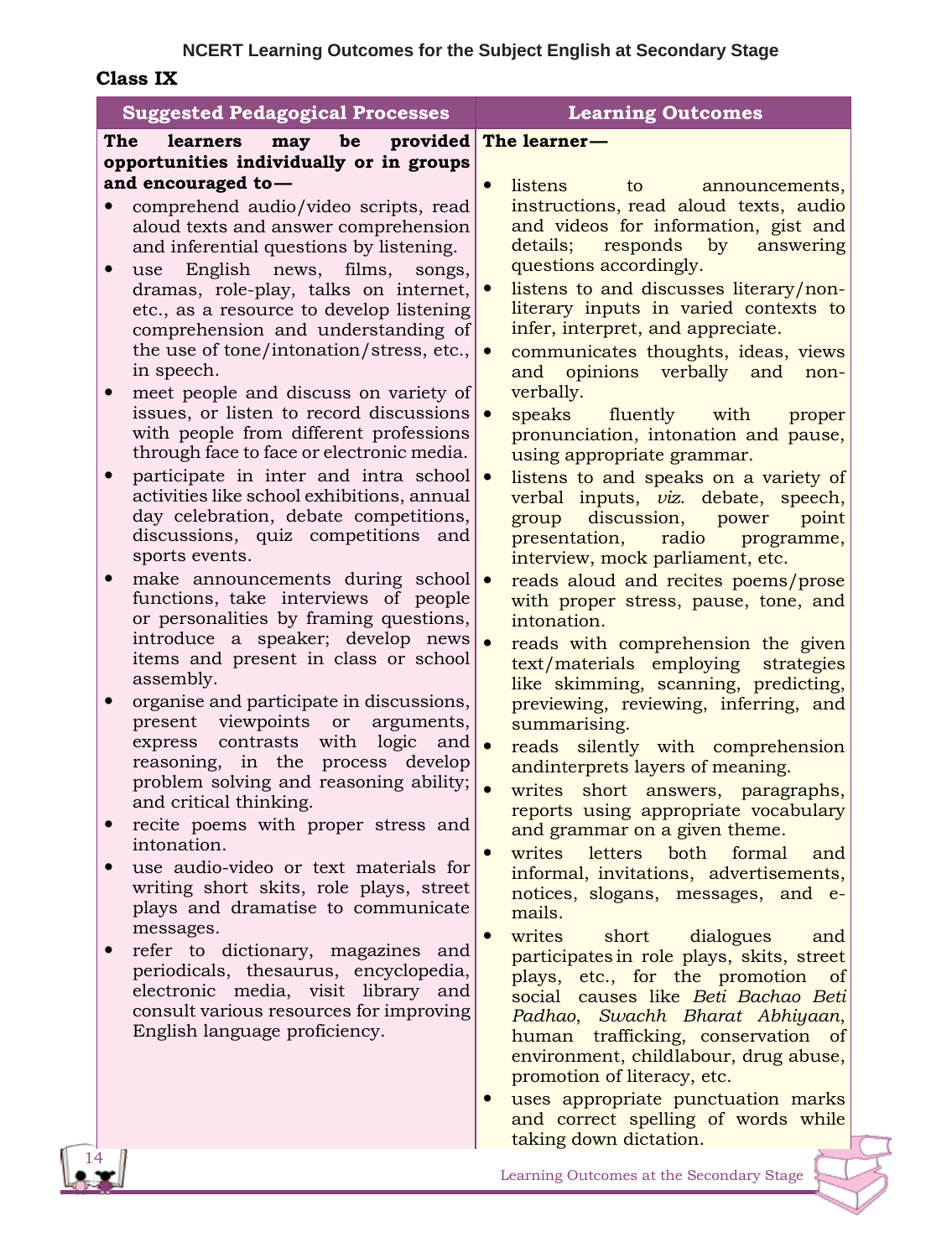- ask questions on the texts read in  $\bullet$ the class and during discussions; be patient and respectful and take turns while listening to others and expressing their views.
- share experiences of language used outside the classroom as in the market, post office, etc., and share their experiences such as journeys, visits, hobbies, etc.
- understand different registers/use of appropriate words through a variety of listening and speaking activities on  $\bullet$ topics such as sports, cookery, music, gardening, riding; use these registers in their day-to-day life and use them wherever necessary.
- read and narrate stories, describe incidents with fluency and in sequence.
- take down dictation by listening,<br>attentively, using appropriate using appropriate punctuation marks.
- to improve their listening and reading  $\bullet$ skills by taking down notes from passages read aloud, news on TV, during discussions in the class; understand the processes on how to make/take notes after reading a passage/article, etc., and then summarise.
- use map to understand directions, space, and distance; look at graphs, charts, and tables to know how data has been given and interpreted.
- connect the issues in the texts they read to the world outside and think on possible solutions.
- design advertisements and invitations for celebrations, prepare weather reports, news items and discussions by using audio-video support.
- jot down ideas, develop an outline, write the first draft, edit, revise, and then finalise (for writing short and long passages/paragraphs, notices, and reports, using these processes).
- utilise the given visual input and graphs with the clues provided and write passages/paragraphs.
- takes notes and makes notes while listening to TV news, discussions, speech, reading aloud/silent reading of texts, etc., and summarises.
- reads with understanding information in his environment outside the schools as in hoardings, advertisements, product labels, visiting market place, etc.
- organises and structures thoughts, presents information and opinions in a variety of oral and written forms for different audiences and purposes.
- interprets map, graph, table to speak or write a paragraph based on interpretation.
- edits passages with appropriate punctuation marks, grammar and correct spelling.
- uses grammar items in context, such as, reporting verbs, passive and tense, time and tense, subject-verb agreement, etc.
- uses words, phrases, idioms and word chunks for meaning-making in contexts.
- understands and elicits meanings of the words in different contexts, and by using dictionary, thesaurus, and digital facilities.
- reads literary texts for enjoyment/pleasure and compares, interprets and appreciates characters, themes, plots, and incidents and gives opinion.
- explains specific features of different literary genres for interpretation and literary appreciation.
- identifies and appreciates significant literary elements, such as, metaphor, imagery, symbol, simile, personification, onomatopoeia, intention or point of view, rhyme scheme, themes, titles, etc.
- writes short stories and composes poems on the given theme or on their own.
- exhibits in action and practice the values of honesty, cooperation, patriotism, and while speaking and writing on variety of topics.



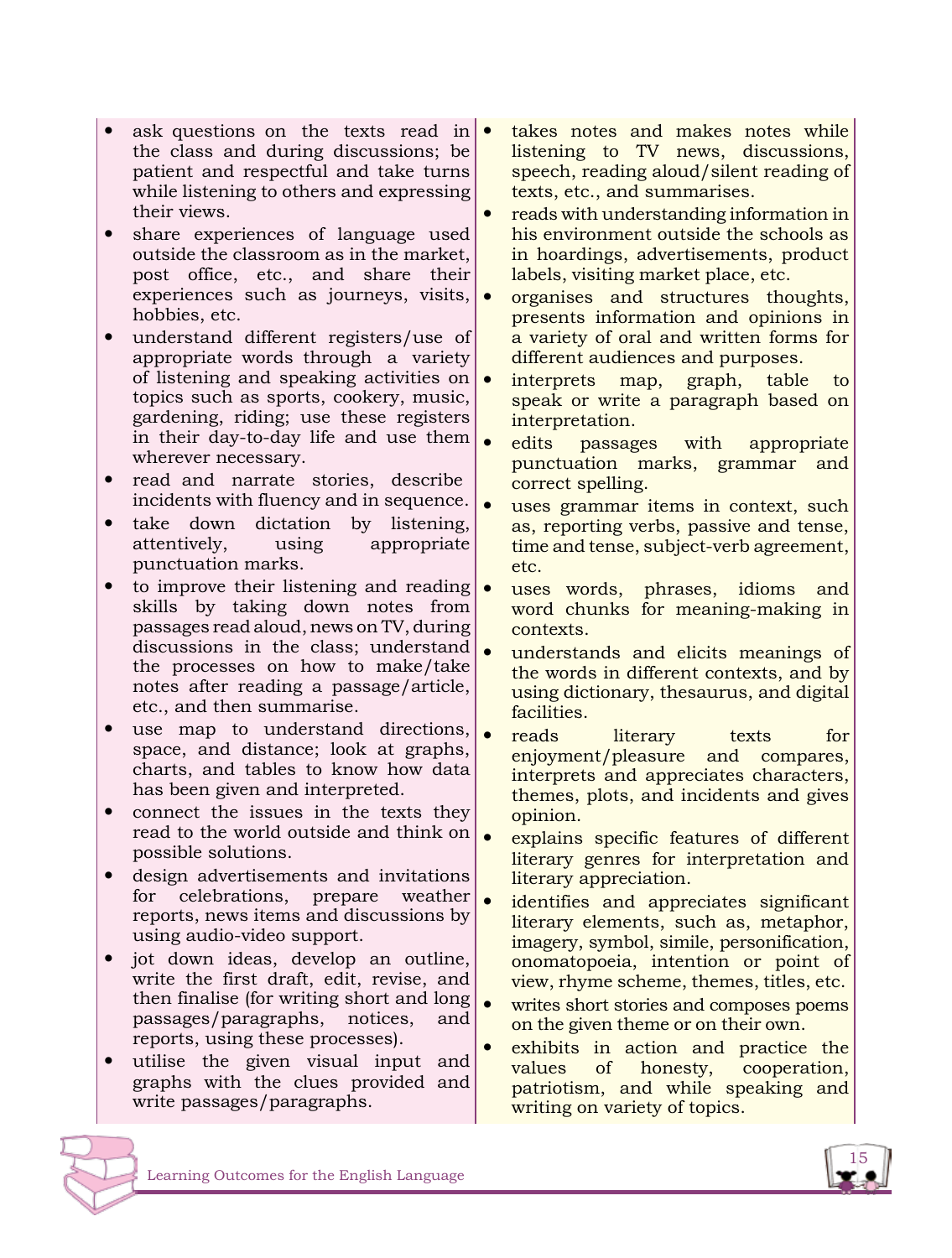- edit writings of self or peers using  $\bullet$ appropriate punctuation marks such as capital letters, comma, semicolon, inverted commas, grammar, and correct spelling.
- understand and learn to encode and decode texts of different genre through individual, pair, and group reading.
- understand the functions of grammar, the usages for accuracy in language (both spoken and written) by the processes of noticing and identifying them in use and arriving at the rules.
- familiarise with a variety of vocabulary  $\bullet$ associated with various themes using these in different contexts through various inputs like collocations, word  $\bullet$ webs, thematic vocabulary, and word puzzles.
- be acquainted with proverbs, phrases, idioms, and their usage.
- use creativity and imagination and connect the discourse with real life contexts while expressing themselves through speech and writing.
- imagine and describe characters and situations using prompts, flash cards, verbal clues, pictures, and create stories.
- be exposed to a variety of poems like lyric, ballad, ode, limerick, elegy, etc., and notice onomatopoeic sounds, symbols, simile, metaphors, alliteration, and personification, for appreciation.
- identify comparisons, allusions, poet's or writer's point of view, literary devices, etc.
- undertake group or individual project work of interdisciplinary nature on social, cultural, and common themes to work with language — collection, processing, analysing, interpreting of information, and then presenting orally and in writing.
- know and promote core values such as tolerance, appreciation of diversity and civic responsibility, patriotism through debates, discussions, reading
- uses bilingual or multilingual abilities to comprehend a text and participates in activities like translations and bilingual and multilingual discourses on various themes.
- uses Sign Language to communicate with fellow learners with hearing impairment in an inclusive set up.
- reads poems, stories, texts given in Braille; graphs and maps given in tactile/raised material; interprets, discusses, and writes with the help of a scribe.
- appreciates similarities and differences across languages in a multilingual classroom and society.
- recognises and appreciates cultural experiences and diversity in the text and makes oral and written presentations.

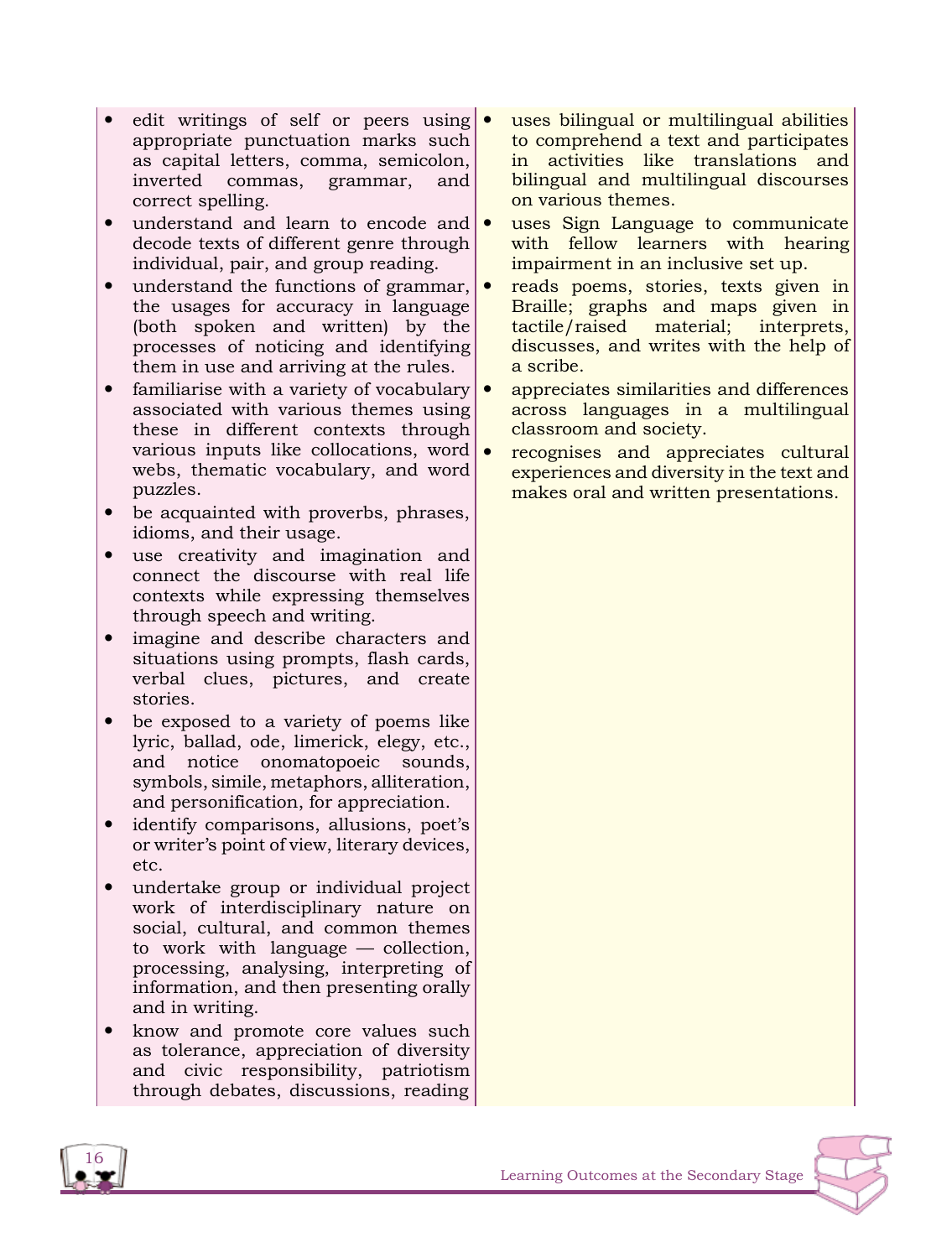of biographies, stories of struggles, and episodes of ethics and morality.

- follow the concept of directions on a given map of a locality, town, city, country; tactile or raised material for children with special needs.
- read alternative material such as Braille texts, poems, cartoons, graphic presentations, audio tapes, video tapes, and audio visuals to speak on issues related to society.
- get familiarised with Sign Language for using with learners with hearing impairment in an inclusive environment in the school.
- use bilingual and multilingual ways to exchange ideas or disseminating information by taking the help of ICT, PPT, role play, street play, drama, written scripts, etc.



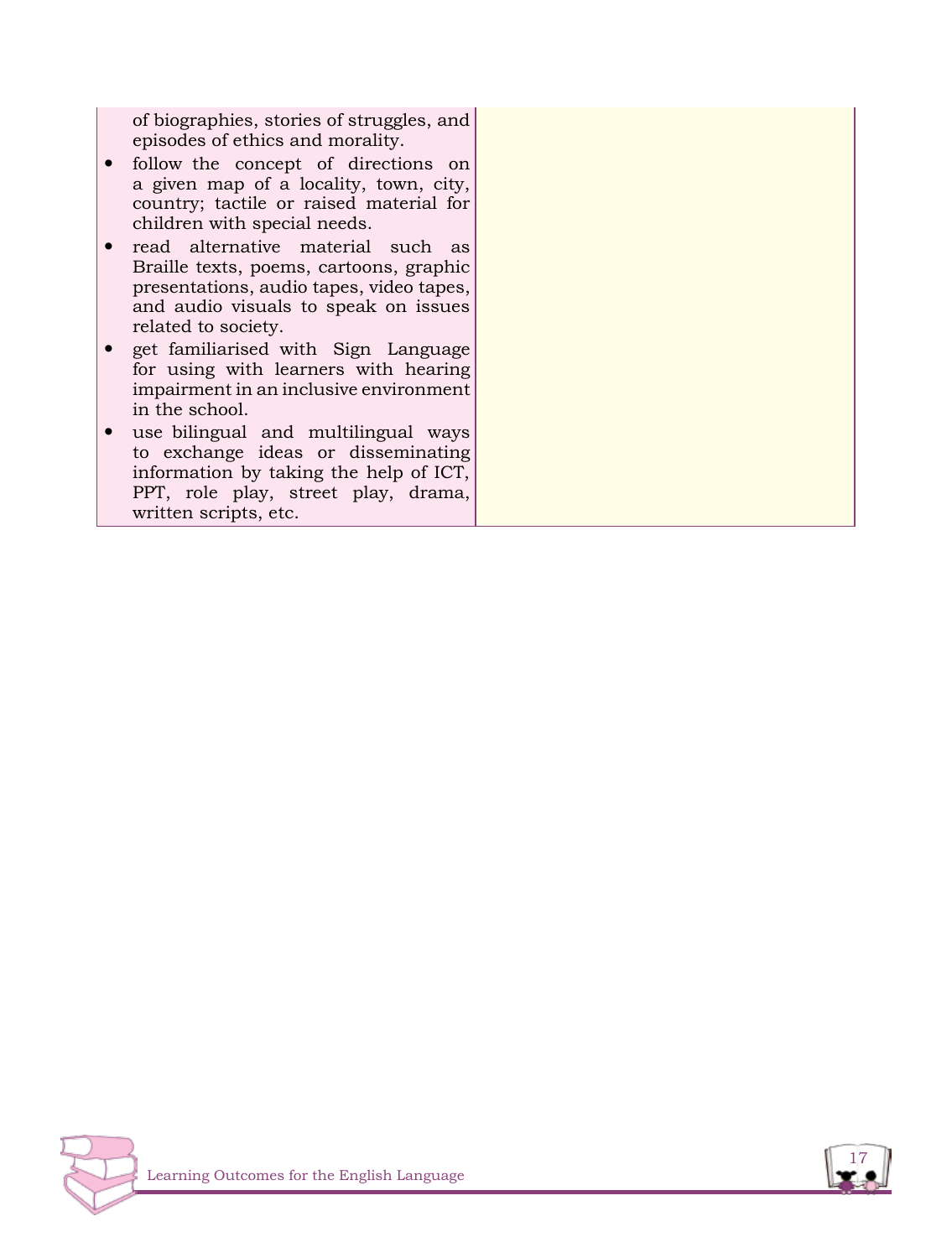## **Class X**

| <b>Suggested Pedagogical Processes</b>                                                                                                                                                                                                                                                                                                                                                                                                                                                                                                                                                                                                                                                                                                                                                                                                                                                                                                                                                                                                                                                                                                                                                                                                                                                                                                                                                                                                                                                                                                                                                                                                                                                                                                          | <b>Learning Outcomes</b>                                                                                                                                                                                                                                                                                                                                                                                                                                                                                                                                                                                                                                                                                                                                                                                                                                                                                                                                                                                                                                                                                                                                                                                                                                                                                                                                                                                                                                                                                                                                                                                                                                                                                                                                                                                   |
|-------------------------------------------------------------------------------------------------------------------------------------------------------------------------------------------------------------------------------------------------------------------------------------------------------------------------------------------------------------------------------------------------------------------------------------------------------------------------------------------------------------------------------------------------------------------------------------------------------------------------------------------------------------------------------------------------------------------------------------------------------------------------------------------------------------------------------------------------------------------------------------------------------------------------------------------------------------------------------------------------------------------------------------------------------------------------------------------------------------------------------------------------------------------------------------------------------------------------------------------------------------------------------------------------------------------------------------------------------------------------------------------------------------------------------------------------------------------------------------------------------------------------------------------------------------------------------------------------------------------------------------------------------------------------------------------------------------------------------------------------|------------------------------------------------------------------------------------------------------------------------------------------------------------------------------------------------------------------------------------------------------------------------------------------------------------------------------------------------------------------------------------------------------------------------------------------------------------------------------------------------------------------------------------------------------------------------------------------------------------------------------------------------------------------------------------------------------------------------------------------------------------------------------------------------------------------------------------------------------------------------------------------------------------------------------------------------------------------------------------------------------------------------------------------------------------------------------------------------------------------------------------------------------------------------------------------------------------------------------------------------------------------------------------------------------------------------------------------------------------------------------------------------------------------------------------------------------------------------------------------------------------------------------------------------------------------------------------------------------------------------------------------------------------------------------------------------------------------------------------------------------------------------------------------------------------|
| The<br>provided<br><b>learners</b><br>be<br>may<br>opportunities individually or in groups                                                                                                                                                                                                                                                                                                                                                                                                                                                                                                                                                                                                                                                                                                                                                                                                                                                                                                                                                                                                                                                                                                                                                                                                                                                                                                                                                                                                                                                                                                                                                                                                                                                      | The learner-                                                                                                                                                                                                                                                                                                                                                                                                                                                                                                                                                                                                                                                                                                                                                                                                                                                                                                                                                                                                                                                                                                                                                                                                                                                                                                                                                                                                                                                                                                                                                                                                                                                                                                                                                                                               |
|                                                                                                                                                                                                                                                                                                                                                                                                                                                                                                                                                                                                                                                                                                                                                                                                                                                                                                                                                                                                                                                                                                                                                                                                                                                                                                                                                                                                                                                                                                                                                                                                                                                                                                                                                 |                                                                                                                                                                                                                                                                                                                                                                                                                                                                                                                                                                                                                                                                                                                                                                                                                                                                                                                                                                                                                                                                                                                                                                                                                                                                                                                                                                                                                                                                                                                                                                                                                                                                                                                                                                                                            |
| and encouraged to-<br>participate in interactive tasks and $\bullet$<br>activities.<br>take notes and respond accordingly,<br>$\bullet$<br>making use of appropriate vocabulary,<br>and sense of audience while listening to<br>people around.<br>engage themselves in conversation,<br>$\bullet$<br>dialogue, discussion and discourse in<br>peer-peer mode, and with teacher on<br>various themes.<br>participate in role play, short speech and<br>skits; interview personalities, common<br>people for the purpose of collecting<br>views on certain relevant issues, during<br>surveys, project works, etc.<br>opinion<br>about<br>give<br>classroom<br>$\bullet$<br>transactions, peer feedback<br>with<br>clarity, and provide suggestions for<br>improvement.<br>read alternative material such as<br>$\bullet$<br>Braille texts, poems, cartoons, graphic<br>presentations, audio tapes, video tapes,<br>and audio visuals to speak on issues<br>related to society.<br>develop familiarity with workplace<br>$\bullet$<br>culture and language and terminology<br>for different vocational skills<br>like<br>carpentry, mobile repairing, tailoring,<br>etc.<br>in organising<br>volunteer<br>school<br>functions,<br>assembly, community<br>activities and interactions; prepares<br>schedules, reports, etc.<br>read literature from different countries,<br>$\bullet$<br>and appreciate the ideas, issues, and<br>themes given there.<br>read texts independently, comprehend,<br>$\bullet$<br>and respond to or ask questions on<br>the text.<br>read stories and<br>literary texts<br>$\bullet$<br>both<br>fiction<br>non-fiction<br>and<br>with<br>understanding<br>for<br>pleasure<br>and<br>enjoyment; discuss on characters, | listens to announcements, instructions,<br>read-aloud texts, audio, videos for<br>information, gist and details; responds<br>by answering questions accordingly.<br>$\bullet$<br>listens to and discusses literary / non-<br>literary inputs in varied contexts to<br>infer, interpret, and appreciate.<br>speaks with coherence and cohesion<br>while participating in interactive tasks.<br>uses language appropriate to purposes<br>and perspectives.<br>talks on key contemporary issues like<br>$\bullet$<br>social justice, environment, gender,<br>etc., in speech and writing.<br>participates in bilingual or multilingual<br>$\bullet$<br>discourses on various themes.<br>$\bullet$<br>reads, comprehends, and responds to<br>complex texts independently.<br>$\bullet$<br>reads stories and literary<br>texts,<br>both fiction and non-fiction,<br>with<br>understanding for<br>pleasure<br>and<br>enjoyment and discusses about these.<br>appreciates nuances and shades of<br>literary meanings, talks about literary<br>devices like onomatopoeic sounds,<br>metaphors, alliterations,<br>symbols,<br>comparisons, allusions and the poet's<br>or the writer's point of view.<br>collects evidences and discusses in<br>$\bullet$<br>groups for reading autobiographies,<br>history and science based literary texts.<br>writes paragraphs, narratives, etc., by<br>$\bullet$<br>planning revising, editing, rewriting,<br>and finalising.<br>writes reports of functions in school,<br>$\bullet$<br>family, and community activities.<br>writes personal, official and business<br>$\bullet$<br>letters, articles, debates, paragraphs<br>based on visual or verbal clues, textual<br>inputs, etc.<br>evaluates content presented in print<br>$\bullet$<br>and in different genres/formats |



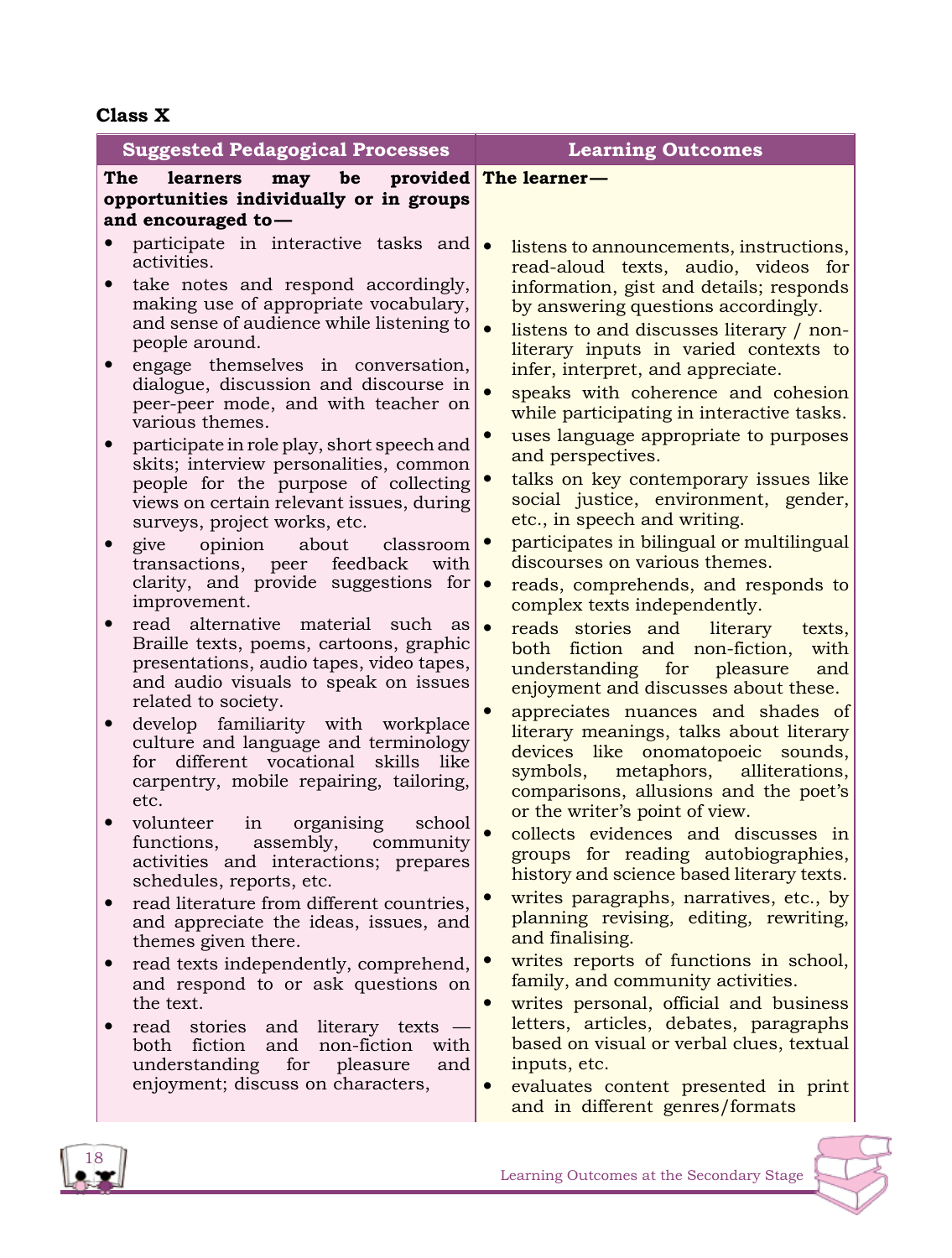issues, situations; and if there is a problem, work on the solutions.

- appreciate nuances and shades of literary meanings in a variety of poems like lyric, ballad, ode, limerick, elegy, etc., and the literary devices like onomatopoeic  $\bullet$ sounds, symbols, metaphors, alliteration, etc., understand comparisons, allusions, poet's or writer's point of view, etc.
- use subject, or contexts, and content related vocabulary to express their understanding of the texts and tasks.
- understand writing is a process-oriented skill which requires drafting, revising, editing for punctuation, grammatical accuracy, spelling, etc.
- understand the grammar in context, functions, and usages noting from examples and discover rules.
- write using symbols, tables, graphs, diagrams, etc.
- contribute in building safe andstressfree environment for learning.
- collect and make use of meaningful resources generated by the learners.
- make use of their experiences and relate with their learning.
- use visual aids, and locally developed learning materials to complement and supplement the textbook and supplementary reader.
- frame questions to assess their comprehension.
- promote core values such as tolerance, appreciation of diversity and civic responsibility through debate, discussion, etc.
- develop critical thinking on issues related to society, family, adolescence, etc. This will lead to develop their abilities for problem-solving, conflict  $\bullet$ resolution, and work collaboratively.
- use multilingualism and translation as a strategy and resource for understanding and learning and participating in classroom transactions.

and presents content using symbols, graphs, diagrams, etc.

- analyses and appreciates a point of view or cultural experience as reflected in the text; presents orally or in writing.
- draws references from books, newspapers, internet, etc., and interprets using analytical skills.
- speaks or writes on variety of themes.
- consults or refers to dictionary, periodicals, and books for academic and other purposes; and uses them in speech and writing.
- provides facts and background knowledge in areas such as science and social science and presents view points based on those facts.
- takes down dictation using appropriate punctuation marks and correct spelling of the words dictated.
- takes and makes notes while listening to TV news, discussions, speech, reading aloud or silent reading of texts, etc., and summarises.
- uses grammatical items appropriate to the context in speech and writing.
- uses grammatical items as cues for reading comprehension such as tense, reported speech, conjunctions, and punctuation.
- uses words according to the context and delineate it in speech and writing.
- uses formulaic and idiomatic expressions in speech and writing.
- makes use of collocations and idioms in speech and writing.
- identifies significant literary elements suchas figurative language—metaphor, imagery, symbol, simile, intention or point of view, rhyme scheme, etc.
- uses the figurative meaning of words and phrases as given in the texts read.
- assesses one's own and peers' work based on developed rubrics.